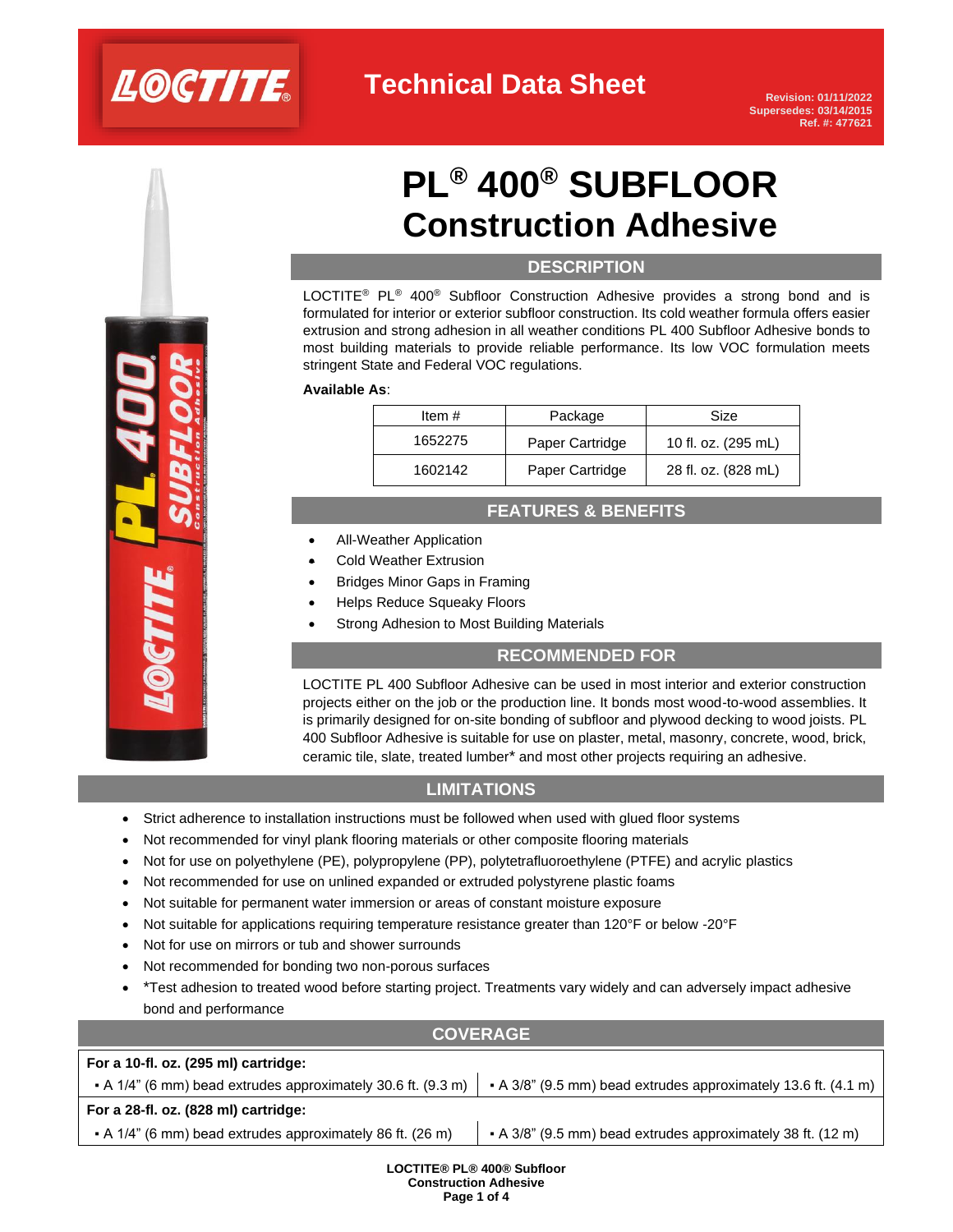

| <b>Typical Uncured Physical Properties</b>                                                                 |                                                  | <b>Typical Application Properties</b> |                                    |                                                                                                                                                   |           |  |  |
|------------------------------------------------------------------------------------------------------------|--------------------------------------------------|---------------------------------------|------------------------------------|---------------------------------------------------------------------------------------------------------------------------------------------------|-----------|--|--|
| Color:                                                                                                     | Light Tan                                        |                                       | <b>Application</b><br>Temperature: | Apply between $0^{\circ}F$ (-18 $^{\circ}C$ ) and 100 $^{\circ}F$<br>(38°C) for optimal performance                                               |           |  |  |
| Appearance:                                                                                                | Thick paste                                      |                                       |                                    | For best results, store adhesive at 73°F<br>(23°C) 24 hours before use                                                                            |           |  |  |
| Base:                                                                                                      | Synthetic rubber and resins<br>Formaldehyde free |                                       | Odor:                              | Acetone                                                                                                                                           |           |  |  |
| Viscosity:                                                                                                 | 375,000 cps                                      |                                       | <b>Working Time:</b>               | 15 minutes* at 78°F (25°C) and 50% RH                                                                                                             |           |  |  |
| <b>Specific Gravity:</b>                                                                                   | 1.39                                             |                                       |                                    |                                                                                                                                                   |           |  |  |
| Flashpoint:                                                                                                | $1.4^{\circ}$ F (-17 $^{\circ}$ C)               |                                       | <b>Extrusion Force:</b>            | Approx. 60 lbs. at $73^{\circ}F(23^{\circ}C)$                                                                                                     |           |  |  |
| % Solids by Weight:                                                                                        | 80%                                              |                                       | Vertical Sag:                      | $0.125$ inches                                                                                                                                    | ASTM C639 |  |  |
| <b>VOC Content:</b>                                                                                        | 0.25% by weight<br>7.5 g/L                       | (CARB)<br>(SCAQMD)                    |                                    |                                                                                                                                                   |           |  |  |
| Shelf Life:                                                                                                | 18 months from date of<br>manufacture (unopened) |                                       | Cure Time**:                       | $2 - 7$ days* at 78°F (25°C) and 50% RH<br>*Time is dependent upon temperature,<br>humidity, porosity of substrate and amount<br>of adhesive used |           |  |  |
| <b>Lot Code Explanation: YYDDD</b><br>YY = Last Two Digits of Year of Manufacture                          |                                                  |                                       | Clean Up:                          | Clean up uncured adhesive residue with<br>mineral spirits. Scrape away cured<br>adhesive using a sharp-edged tool.                                |           |  |  |
| DDD = Day of Manufacture based on 365 days per year<br><b>For example:</b> $19061 = \text{March } 2, 2019$ |                                                  |                                       |                                    |                                                                                                                                                   |           |  |  |

### **TECHNICAL DATA**

**\*** Time is dependent upon temperature, humidity, porosity of substrate and amount of adhesive used **\*\*** Cure time is significantly increased in cold temperatures and/or low humidity conditions

| <b>Typical Cured Performance Properties</b> |                            |                                                |                                           |  |  |  |
|---------------------------------------------|----------------------------|------------------------------------------------|-------------------------------------------|--|--|--|
| Color:                                      | Light Tan                  | Service Temperature:                           | -20°F (-29°C) to 120°F (49°C)             |  |  |  |
| Cured Form:                                 | Non-flammable solid        | Water Resistant:                               | Yes                                       |  |  |  |
| Shear Strength ASTM D3498:                  |                            | <b>Specifications:</b>                         |                                           |  |  |  |
| Wet Lumber:                                 | 295 psi                    | Meets and exceeds the following specifications |                                           |  |  |  |
| Frozen Lumber:                              | $165$ psi                  | ٠                                              | American Plywood Association (APA) AFG-01 |  |  |  |
| Dry Lumber:                                 | 246 psi                    | ASTM D3498-93                                  |                                           |  |  |  |
| Gap Filling:                                | 248 psi                    | HUD UM No.60a<br>٠                             |                                           |  |  |  |
| Moisture Resistance:                        | 152 psi<br>No delamination |                                                |                                           |  |  |  |

## **DIRECTIONS**

#### **Tools Typically Required:**

Utility knife, caulking gun, and tool to puncture cartridge seal. For best application results, LOCTITE recommends the use of a high-quality caulking gun such as the Albion® B12 and B12Q Cartridge Guns

#### **Safety Precautions:**

Interior applications require ventilation to the outside during application and cure. Wear gloves to avoid skin contact. Wash hands after use.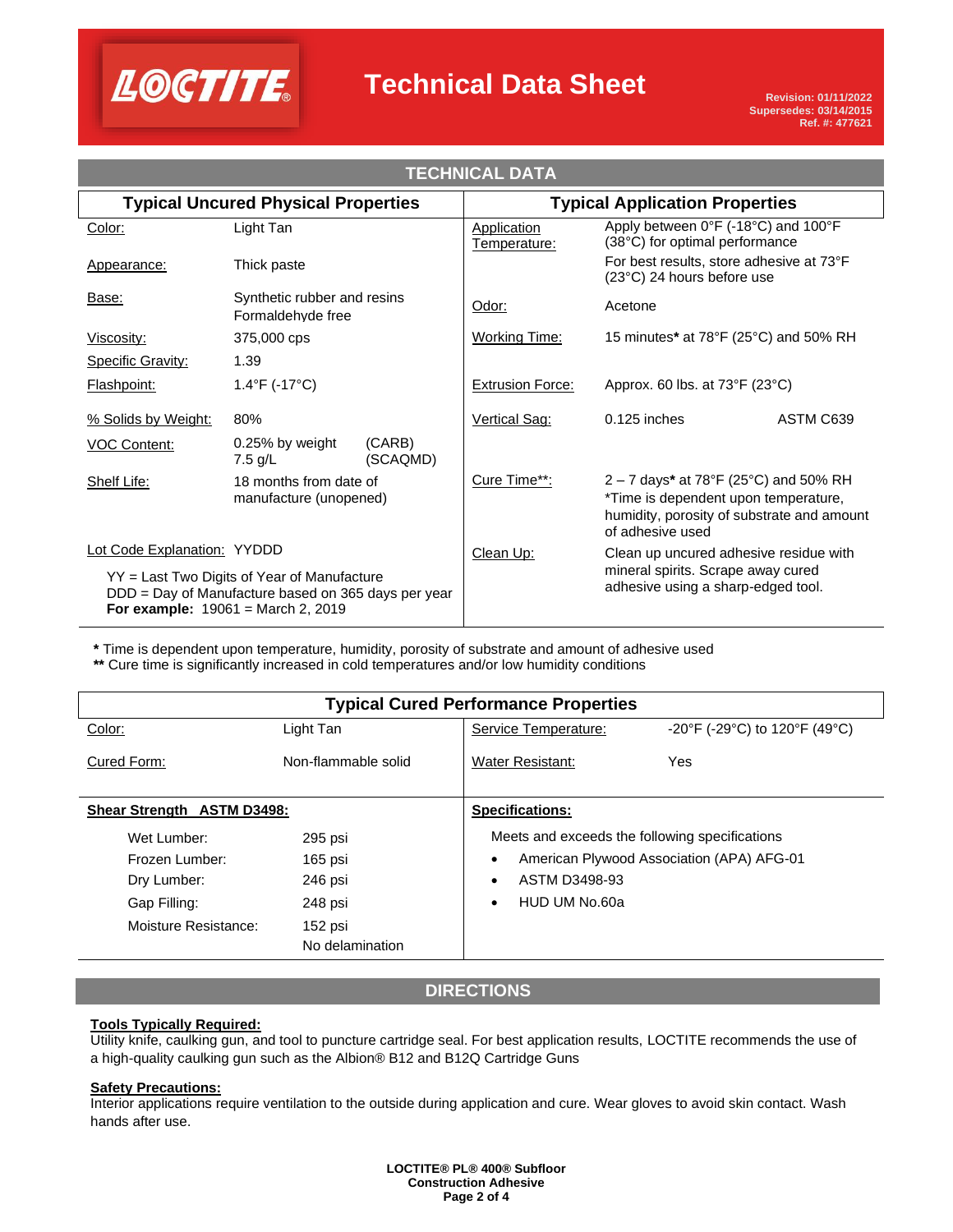

**Revision: 01/11/2022 Supersedes: 03/14/2015 Ref. #: 477621**

#### **DIRECTIONS**

#### **Preparation:**

The temperature of the adhesive, surfaces and the working area must be between 0°F (-18°C) and 100°F (38°C). For smooth, fast, easy application during cold weather, store adhesive at room temperature (70°  $\pm$  5°F) 24 hours prior to use. Ensure surfaces to be bonded are clean, structurally sound and free of standing water, snow, ice, dust, grease, oil or other contaminants. To increase adhesion, sand glossy surfaces to a dull finish. Pre-fit all materials prior to applying product. Cut off tip of cartridge at 45° angle to desired bead size. Cut another 45° angle opposite the first cut. This will allow for applying a round bead of adhesive. For exterior applications and all subfloor applications the recommended bead size is 3/8" (9.5mm) round. Puncture seal inside of nozzle.

#### **General Application:**

Pre-cut and fit materials before applying adhesive. Using a caulking gun, apply adhesive in a continuous bead to joists, studs or back side of siding or panels, whichever is appropriate. Make sure that all outer edges and centers are adequately supplied with adhesive to ensure a complete and total bond. All materials should be glued together within 15 minutes after adhesive application. If work is delayed, remove applied adhesive and begin again. Use nails sparingly for support and as an aid to alignment during installation. Working time is approximately 15 minutes. Cure time is dependent upon temperature, humidity, porosity of substrate and amount of adhesive used. Low temperature and humidity will slow cure time. User is responsible for determining suitable and acceptable results for their intended project. Test before use. After use, wipe off nozzle tip and recap immediately.

#### **Subfloor Installations:**

#### **Strict adherence to adhesive and flooring manufacturer installation instructions must be followed when used with moisture resistant premium engineered flooring panels, particularly when combined with web truss systems.**

Apply a continuous line of adhesive (3/8" round bead) to joists/framing members, or a serpentine pattern to wide areas such as 2x4 top cords laid flat with "open web trusses". For tongue and groove panels, apply a continuous line of adhesive (1/4" thick) to groove avoiding excess "squeeze out". Each panel must be positioned in place (avoid sliding or smearing the adhesive) and fastened within 15 minutes of applying adhesive to ensure maximum bond before proceeding to the next step. (Note: if work is delayed, remove applied adhesive, and begin again.) Follow proper gapping and fastening methods as designated by the APA Nailed-Glued Fastening Schedule (Table 14) published in the APA Engineered Wood Construction Guide, Form No. E30W. (**Special note:** screws are recommended for installing subfloors to any web truss system)

#### **Clean-up:**

Clean tools and uncured adhesive residue immediately with mineral spirits or paint thinner in a well-ventilated area to the outdoors. Cured adhesive may be carefully cut away with a sharp-edged tool or other mechanical means.

#### **STORAGE & DISPOSAL**

**NOT DAMAGED BY FREEZING**. For best results, store product at 70°F ± 5°F and <50% relative humidity. Store away from heat, flame and sparks. Take unwanted product to an approved hazardous waste facility. Hardened material may be disposed of with household trash.

#### **LABEL PRECAUTIONS**

#### **DANGER! EXTREMELY FLAMMABLE. VAPOR MAY CAUSE FLASH FIRE. HARMFUL IF INHALED OR SWALLOWED. MAY CAUSE EYE, SKIN AND RESPIRATORY IRRITATION.**

**DANGER!** Contains acetone, methyl acetate, and crystalline silica. **EXTREMELY FLAMMABLE.** Vapors may ignite explosively. Do not use or store near heat, sparks or open flame. Do not smoke when using this product. Extinguish all flames and pilot lights and turn off all sources of ignition, including stoves, heaters and electric motors during use and until all vapors are gone. Prevent build-up of vapors by opening all windows and doors to achieve cross ventilation. Use in a well-ventilated area. Avoid breathing vapors. Avoid contact with eyes and skin. Prolonged or repeated exposure may affect the nervous system causing dizziness, headache or nausea. If you experience eye watering, headache or dizziness, leave the area to obtain fresh air. Do not take internally. **FIRST AID:** If swallowed do not induce vomiting, call a physician or Poison Control center immediately. For eye contact flush with water for 15 minutes, call a physician. For skin contact wash thoroughly with soap and water. If overcome by vapors, get fresh air. **KEEP OUT OF THE REACH OF CHILDREN.**



 **WARNING: Cancer and Reproductive Harm – www.P65Warnings.ca.gov.**

#### **Refer to the Safety Data Sheet (SDS) for further information.**